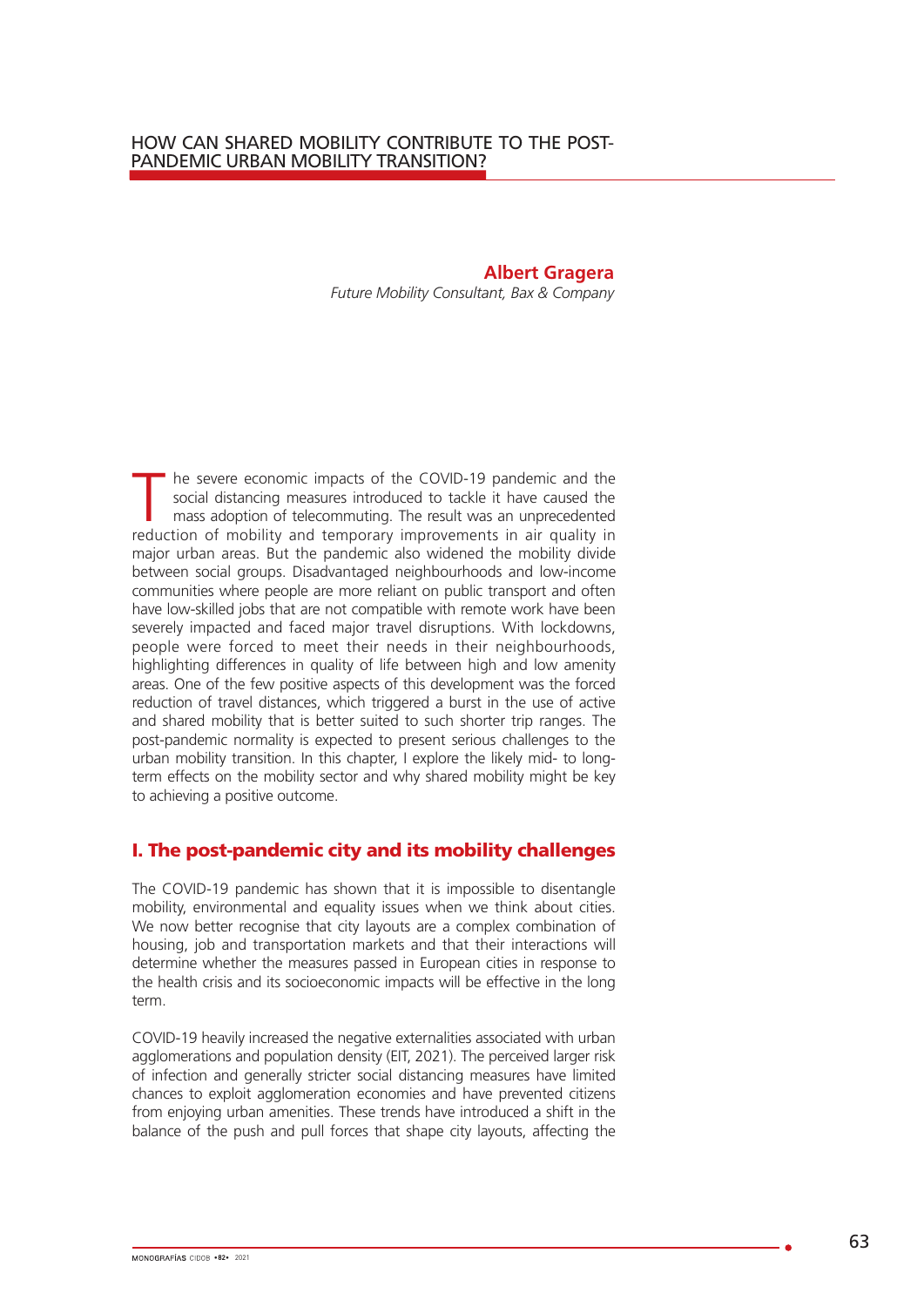trade-offs that households and firms make when choosing their location. The broad adoption of telecommuting, while lower now than during the lockdowns, makes part of this shift permanent and acts as a land-use change facilitator. Such changes have ripple effects that translate into altered mobility flows and mobility mode choices.

The pandemic widened the mobility divide between social groups.

Early evidence suggests that telecommuting will trigger residential moves towards suburban locations, where housing prices per square metre are lower and household can still enjoy high levels of amenities (Su & Liu, 2020). The fear is that the relocation effect (increased travel distance) will outweigh the substitution effect (number of trips foregone), potentially leading to higher car usage and greater environmental damage. Further, the evidence potentially points towards the concentration of firms in central locations increasing, as they seek to exploit agglomeration economies by taking advantage of space-efficiency gains from the reduced number of on-site workers. Combined, these two trends could further increase commuting distances, private car usage and pressure on cities trying to reclaim public space from cars. To limit these knock-on effects, it will be crucial to ensure that telecommuting-induced relocation does not occur in car-dependent scenarios.

Lockdowns and fear of infection have led to major reductions in public transport ridership. The institutionalisation of this fear in public discourse – despite mixed evidence on the relationship between public transport use and risk of infection – has certainly not helped. It adds to the already worrying situation in which capacity restrictions to ensure social distancing and low occupancy rates eliminate public transport's competitive advantage and greatly diminish its congestion relief effect (see Degen in this volume). Social distancing restrictions pose a threat to the financial sustainability of public transport by undermining the core economic efficiency justifications for public transport spending, especially at a time when public budgets are already aggravated by the economic crisis.

Part of this modal shift has been funnelled into individual mobility options, with a positive rise in cycling figures and a worrying increase in the appeal of cars (EIT, 2021). However, while bike sales have skyrocketed since the pandemic, car sales have not. Rather than being a cause for celebration, this should worry city officials. At current car ownership levels, even a small increase in usage can cause much harm. Many cities are seeing air pollution returning to pre-pandemic levels even though the economy has far from recovered, putting the sustainability goals reached in past decades at risk. To avoid the increase in the appeal of cars also translating into higher ownership rates, travel demand management initiatives and financial constraints ought to be applied in cities, such as low emission zones and congestion charges (see Bernardo in this volume) or market-oriented paid parking initiatives where drivers bear the full cost of parking.

## II. Shared mobility solutions

Shared mobility options, from shared micromobility to car sharing, can provide solutions to some of the key challenges of the urban mobility transition in the aftermath of the COVID-19 crisis.

HOW CAN SHARED MOBILITY CONTRIBUTE TO THE POST-PANDEMIC URBAN MOBILITY TRANSITION?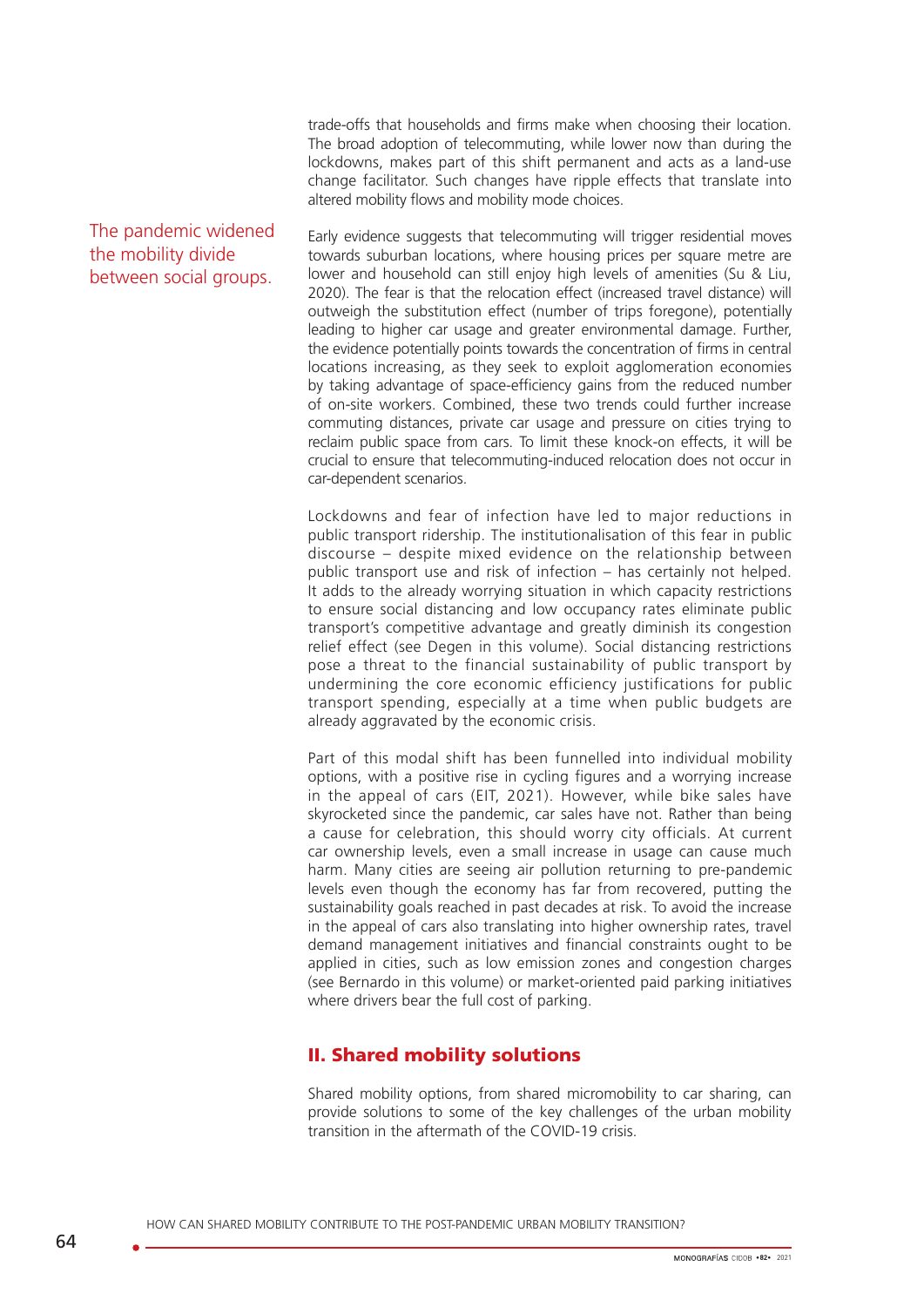If well-integrated with public transport systems, shared micromobility, such as bike and scooter sharing, can increase accessibility to public transport and replace some trips, thereby curbing crowding on public transport and the perceived associated health risks. Moreover, micromobility options can enlarge public transport's spatial reach, allowing it to offer a competitive alternative to car travel to a larger pool of riders. Better integration between public transport and shared micromobility options offers a unique opportunity to accelerate the rollout of Mobility as a Service (MaaS), fostering the much-needed increase in the flexibility of transport systems, as the pandemic has once again highlighted.

Car sharing services are another effective tool for enlarging transport users' mobility options and offering residents of transport-deficient areas a true alternative to car ownership. However, big car-sharing operators face challenges to make ends meet even in the most densely populated areas. The cases of Zipcar in Barcelona, Autolib in Paris and Car2Go in Copenhagen have shown that even large user numbers are not enough to ensure profitability. Smaller car sharing cooperatives with less focus on profitability, more socially oriented business models and a stronger community base and engagement often seem to do better at adapting to less densely populated areas. This is especially relevant in the current context of the rise in telecommuting and the trend towards residential relocation to more suburban areas, where more flexible travel options need to be deployed to truly compete with the increased appeal of cars.

## III. Creating an enabling environment for shared mobility services

The degree to which shared mobility will be able to contribute to the sustainable mobility transition in the post-COVID city will greatly depend on the regulations imposed by cities and other levels of government. This is particularly true for shared micromobility. Cities need to carefully consider how they regulate shared micromobility options and manage their coexistence with other modes of mobility in public space in a fair manner. The regulatory frameworks municipal governments impose – such as fees, limited fleet size, and parking or outright bans – can either make or break the initiatives that try to establish themselves in a city. To support evidencebased local decision-making and regulation, more analysis and data is needed on the actual impact of these services. Currently, the science lags behind the new services continually being launched.<sup>1</sup>

A level playing field also needs to be established for the plethora of subsidies and incentives for car ownership and usage. The first step in this regard should be to rethink government support for the car manufacturing industry in the post-COVID economic recovery in a way that makes it both productive and beneficial for achieving sustainability goals. We need to start thinking about trip-based subsidies instead of capacity-based ones, and allocate them to the trips that generate the highest social return (i.e. by reducing externalities or inequality), including those involving shared mobility options.

The introduction of new travel demand management regulations and the funnelling of price-based alternatives (like congestion charging or Shared mobility options, from shared micromobility to car sharing, can provide solutions to some of the key challenges of the urban mobility transition.

1. It is relevant to highlight that commendable efforts are being made by some cities to support the evaluation of the impact of shared mobility services, like those participating in the MOBI-MIX Interreg project (https://www.interreg2seas. eu/en/MOBI-MIX).